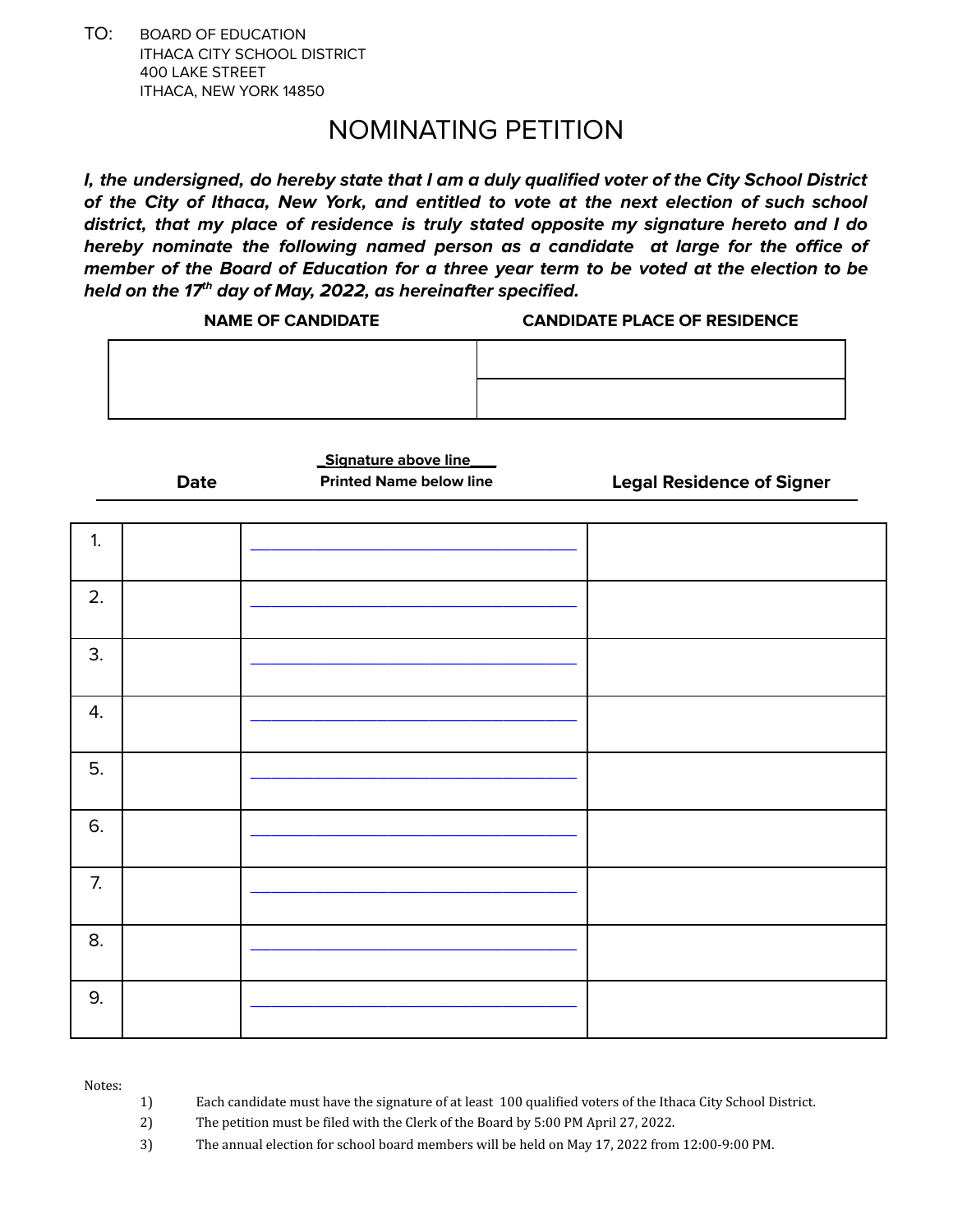|     |             | Signature above line           |                                  |
|-----|-------------|--------------------------------|----------------------------------|
|     | <b>Date</b> | <b>Printed Name below line</b> | <b>Legal Residence of Signer</b> |
|     |             |                                |                                  |
| 10. |             |                                |                                  |
|     |             |                                |                                  |
|     |             |                                |                                  |
| 11. |             |                                |                                  |
|     |             |                                |                                  |
| 12. |             |                                |                                  |
|     |             |                                |                                  |
| 13. |             |                                |                                  |
|     |             |                                |                                  |
|     |             |                                |                                  |
| 14. |             |                                |                                  |
|     |             |                                |                                  |
| 15. |             |                                |                                  |
|     |             |                                |                                  |
|     |             |                                |                                  |
| 16. |             |                                |                                  |
|     |             |                                |                                  |
| 17. |             |                                |                                  |
|     |             |                                |                                  |
| 18. |             |                                |                                  |
|     |             |                                |                                  |
|     |             |                                |                                  |
| 19. |             |                                |                                  |
|     |             |                                |                                  |
| 20  |             |                                |                                  |
|     |             |                                |                                  |
|     |             |                                |                                  |
| 21. |             |                                |                                  |
|     |             |                                |                                  |
| 22. |             |                                |                                  |
|     |             |                                |                                  |
| 23. |             |                                |                                  |
|     |             |                                |                                  |
|     |             |                                |                                  |
| 24. |             |                                |                                  |
|     |             |                                |                                  |
| 25. |             |                                |                                  |
|     |             |                                |                                  |
|     |             |                                |                                  |

Notes: 1) Each candidate must have the signature of at least 100 qualified voters of the Ithaca City School District.

2) The petition must be filed with the Clerk of the Board by 5:00 PM April 27, 2022.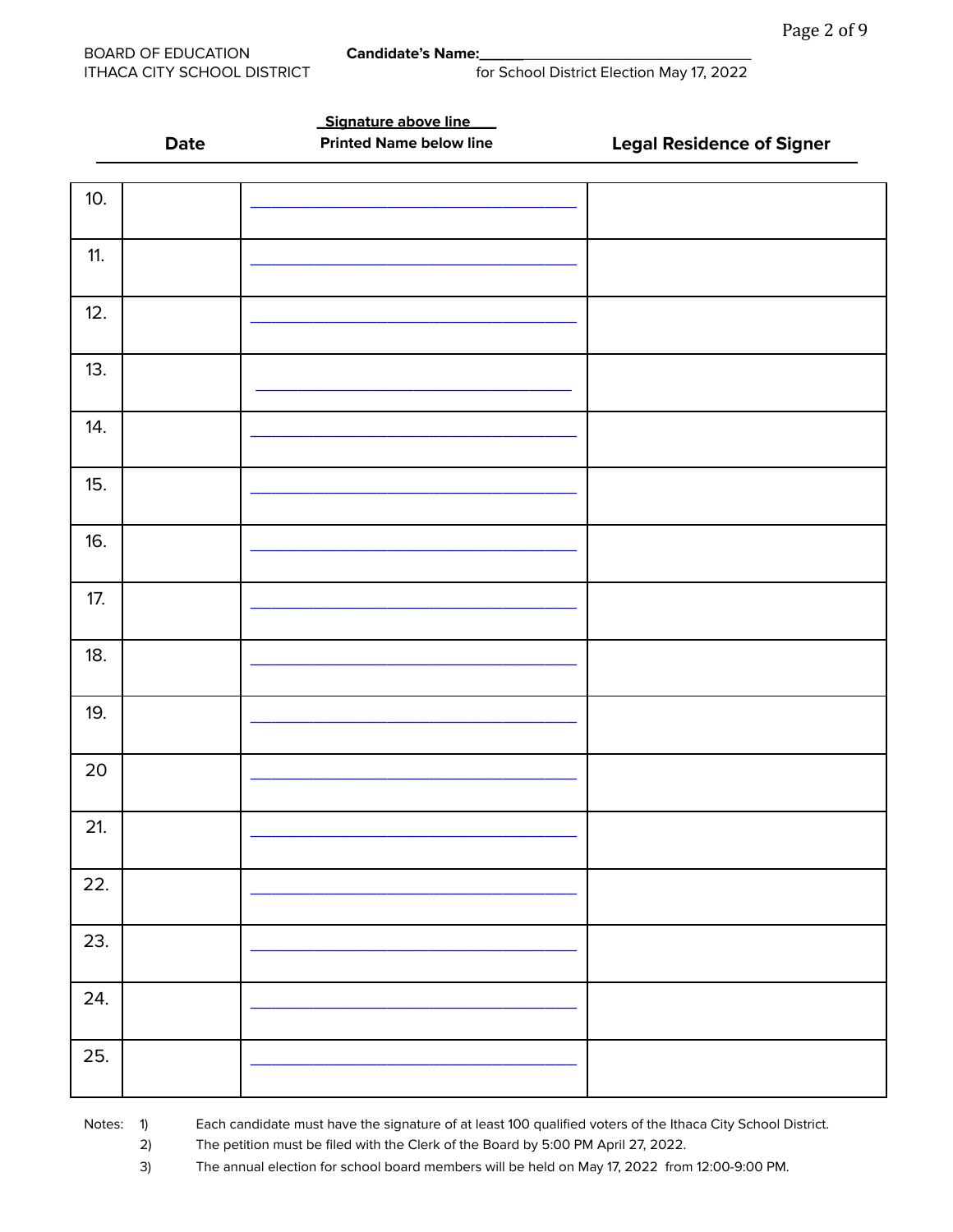|     |             | Signature above line           |                                  |
|-----|-------------|--------------------------------|----------------------------------|
|     | <b>Date</b> | <b>Printed Name below line</b> | <b>Legal Residence of Signer</b> |
|     |             |                                |                                  |
| 26. |             |                                |                                  |
|     |             |                                |                                  |
|     |             |                                |                                  |
| 27. |             |                                |                                  |
|     |             |                                |                                  |
|     |             |                                |                                  |
| 28. |             |                                |                                  |
|     |             |                                |                                  |
| 29. |             |                                |                                  |
|     |             |                                |                                  |
|     |             |                                |                                  |
| 30. |             |                                |                                  |
|     |             |                                |                                  |
| 31. |             |                                |                                  |
|     |             |                                |                                  |
|     |             |                                |                                  |
| 32. |             |                                |                                  |
|     |             |                                |                                  |
| 33. |             |                                |                                  |
|     |             |                                |                                  |
|     |             |                                |                                  |
| 34. |             |                                |                                  |
|     |             |                                |                                  |
| 35. |             |                                |                                  |
|     |             |                                |                                  |
|     |             |                                |                                  |
| 36. |             |                                |                                  |
|     |             |                                |                                  |
|     |             |                                |                                  |
| 37. |             |                                |                                  |
|     |             |                                |                                  |
| 38. |             |                                |                                  |
|     |             |                                |                                  |
|     |             |                                |                                  |
| 39. |             |                                |                                  |
|     |             |                                |                                  |
| 40. |             |                                |                                  |
|     |             |                                |                                  |
|     |             |                                |                                  |
| 41. |             |                                |                                  |
|     |             |                                |                                  |
|     |             |                                |                                  |

Notes: 1) Each candidate must have the signature of at least 100 qualified voters of the Ithaca City School District.

2) The petition must be filed with the Clerk of the Board by 5:00 PM April 27, 2022.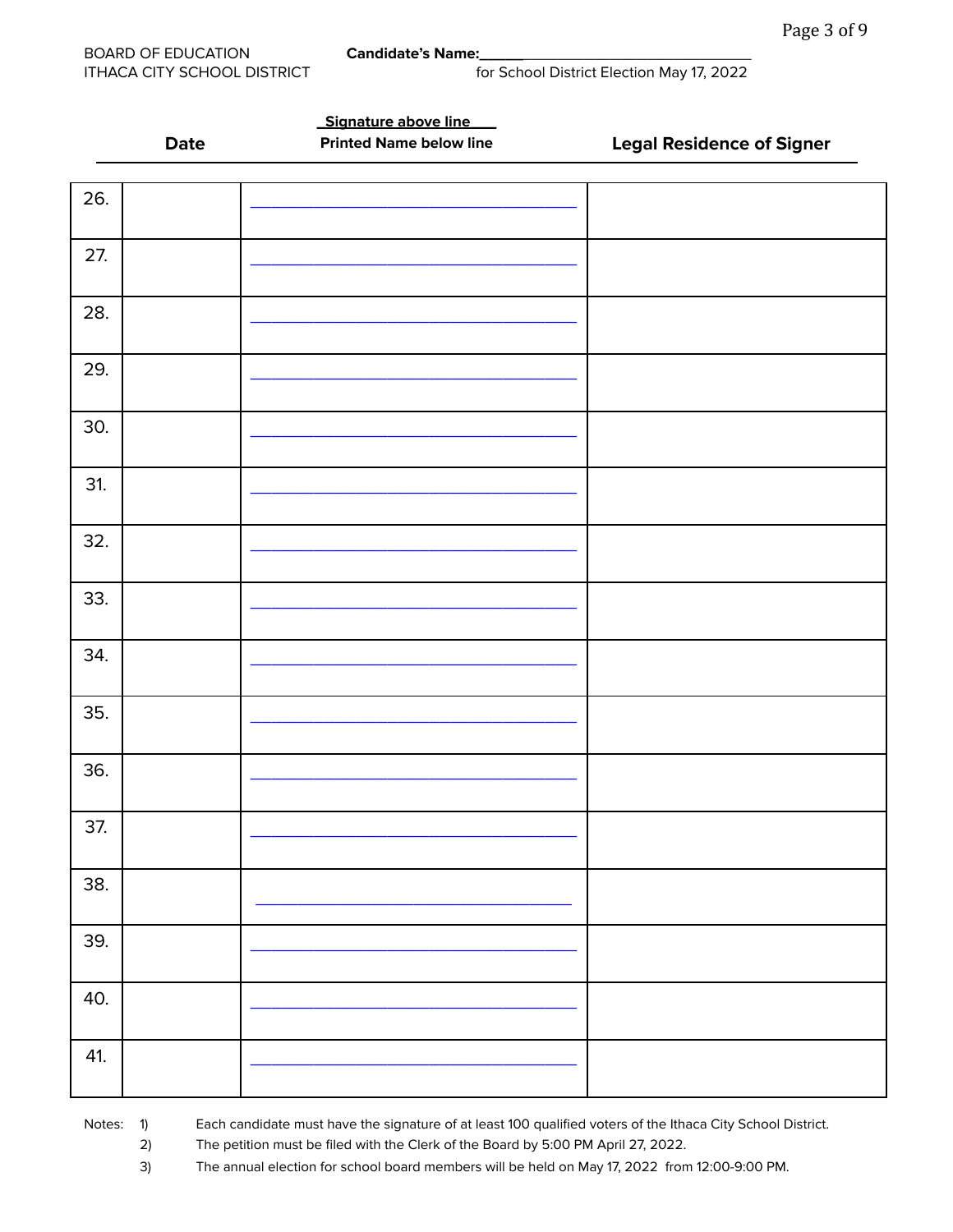|             | Signature above line           |                                  |
|-------------|--------------------------------|----------------------------------|
| <b>Date</b> | <b>Printed Name below line</b> | <b>Legal Residence of Signer</b> |
|             |                                |                                  |
| 42.         |                                |                                  |
| 43.         |                                |                                  |
|             |                                |                                  |
| 44.         |                                |                                  |
| 45.         |                                |                                  |
| 46.         |                                |                                  |
| 47.         |                                |                                  |
| 48.         |                                |                                  |
| 49.         |                                |                                  |
| 50          |                                |                                  |
| 51.         |                                |                                  |
| 52.         |                                |                                  |
| 53.         |                                |                                  |
| 54.         |                                |                                  |
| 55.         |                                |                                  |
| 56.         |                                |                                  |
| 57.         |                                |                                  |
|             |                                |                                  |

Notes: 1) Each candidate must have the signature of at least 100 qualified voters of the Ithaca City School District.

2) The petition must be filed with the Clerk of the Board by 5:00 PM April 27, 2022.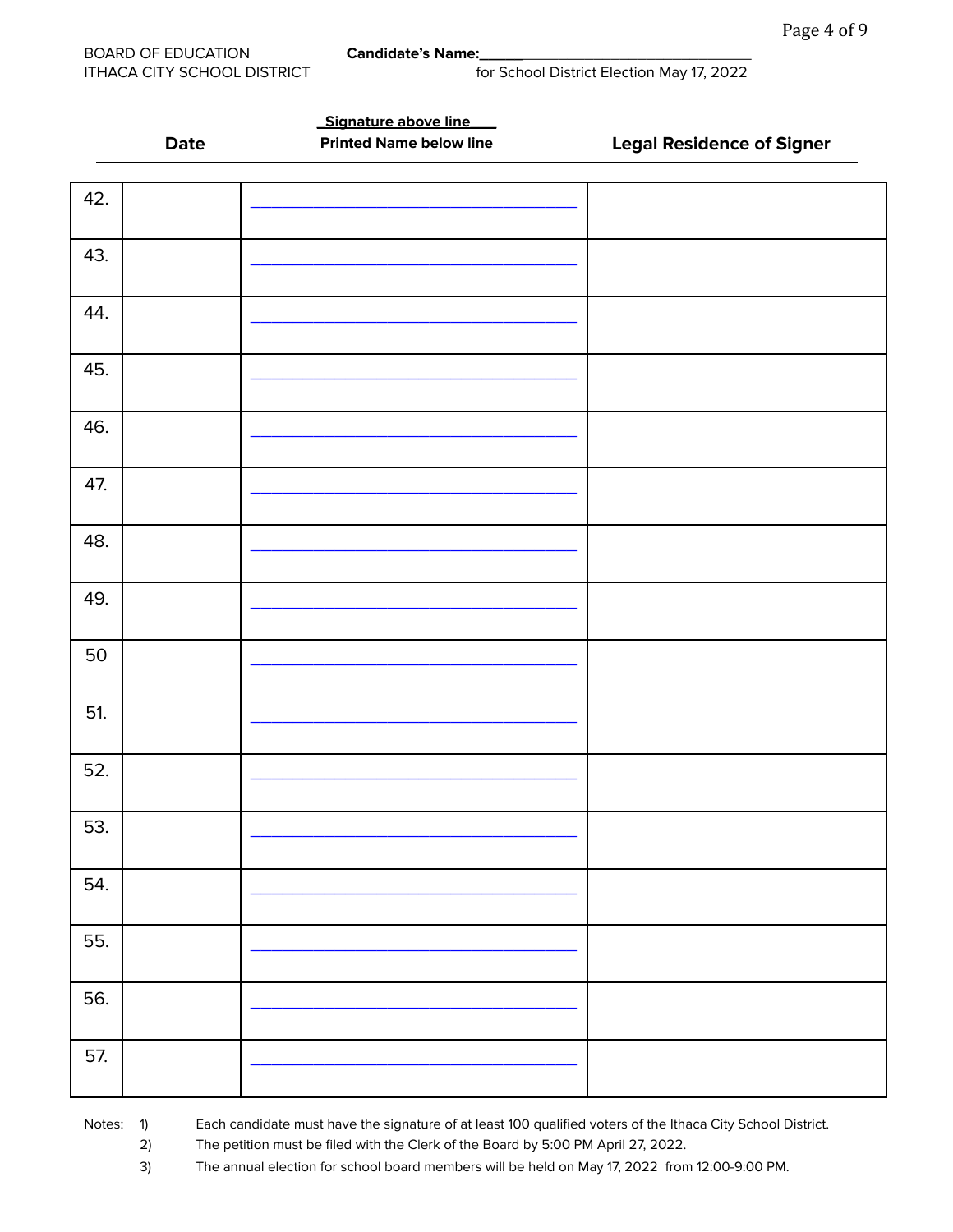|       | <b>Date</b> | Signature above line<br><b>Printed Name below line</b> | <b>Legal Residence of Signer</b> |
|-------|-------------|--------------------------------------------------------|----------------------------------|
|       |             |                                                        |                                  |
| 58.   |             |                                                        |                                  |
| 59.   |             |                                                        |                                  |
| 60.   |             |                                                        |                                  |
| 61.   |             |                                                        |                                  |
| 62.   |             |                                                        |                                  |
| 63.   |             |                                                        |                                  |
| 64.   |             |                                                        |                                  |
| 65.   |             |                                                        |                                  |
| 66.   |             |                                                        |                                  |
| 67.   |             |                                                        |                                  |
| 68.   |             |                                                        |                                  |
| 69.   |             |                                                        |                                  |
| 70.   |             |                                                        |                                  |
| $71.$ |             |                                                        |                                  |
| 72.   |             |                                                        |                                  |
| 73.   |             |                                                        |                                  |

Notes: 1) Each candidate must have the signature of at least 100 qualified voters of the Ithaca City School District.

2) The petition must be filed with the Clerk of the Board by 5:00 PM April 27, 2022.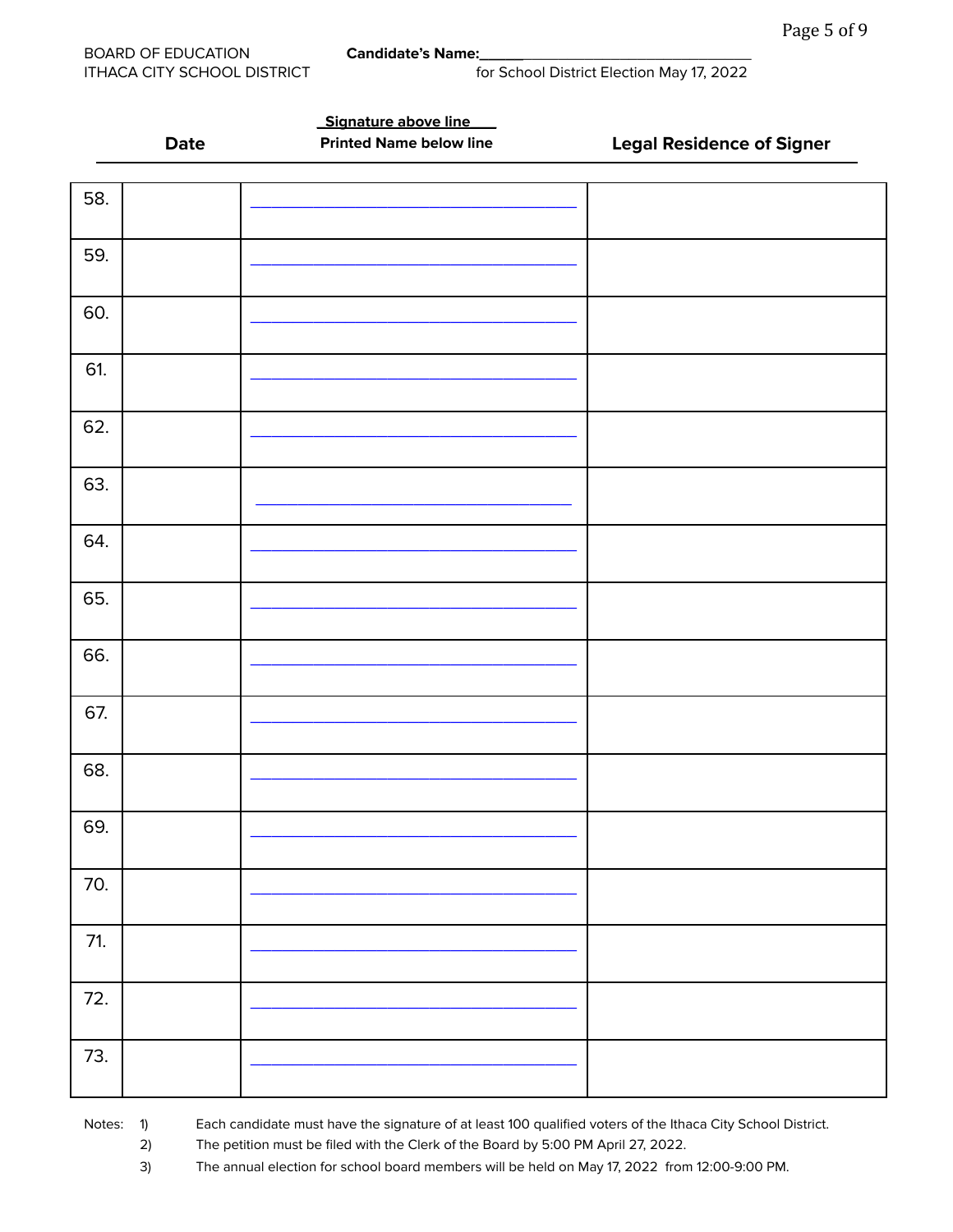| Date<br>74.<br>75.<br>76.<br>77.<br>78.<br>79.<br>80.<br>81.<br>82.<br>83.<br>84.<br>85.<br>86.<br>87.<br>88.<br>89. |  | Signature above line           |                                  |
|----------------------------------------------------------------------------------------------------------------------|--|--------------------------------|----------------------------------|
|                                                                                                                      |  | <b>Printed Name below line</b> | <b>Legal Residence of Signer</b> |
|                                                                                                                      |  |                                |                                  |
|                                                                                                                      |  |                                |                                  |
|                                                                                                                      |  |                                |                                  |
|                                                                                                                      |  |                                |                                  |
|                                                                                                                      |  |                                |                                  |
|                                                                                                                      |  |                                |                                  |
|                                                                                                                      |  |                                |                                  |
|                                                                                                                      |  |                                |                                  |
|                                                                                                                      |  |                                |                                  |
|                                                                                                                      |  |                                |                                  |
|                                                                                                                      |  |                                |                                  |
|                                                                                                                      |  |                                |                                  |
|                                                                                                                      |  |                                |                                  |
|                                                                                                                      |  |                                |                                  |
|                                                                                                                      |  |                                |                                  |
|                                                                                                                      |  |                                |                                  |
|                                                                                                                      |  |                                |                                  |
|                                                                                                                      |  |                                |                                  |
|                                                                                                                      |  |                                |                                  |
|                                                                                                                      |  |                                |                                  |
|                                                                                                                      |  |                                |                                  |
|                                                                                                                      |  |                                |                                  |
|                                                                                                                      |  |                                |                                  |
|                                                                                                                      |  |                                |                                  |
|                                                                                                                      |  |                                |                                  |
|                                                                                                                      |  |                                |                                  |
|                                                                                                                      |  |                                |                                  |
|                                                                                                                      |  |                                |                                  |
|                                                                                                                      |  |                                |                                  |
|                                                                                                                      |  |                                |                                  |
|                                                                                                                      |  |                                |                                  |
|                                                                                                                      |  |                                |                                  |
|                                                                                                                      |  |                                |                                  |
|                                                                                                                      |  |                                |                                  |
|                                                                                                                      |  |                                |                                  |
|                                                                                                                      |  |                                |                                  |
|                                                                                                                      |  |                                |                                  |

Notes: 1) Each candidate must have the signature of at least 100 qualified voters of the Ithaca City School District.

2) The petition must be filed with the Clerk of the Board by 5:00 PM April 27, 2022.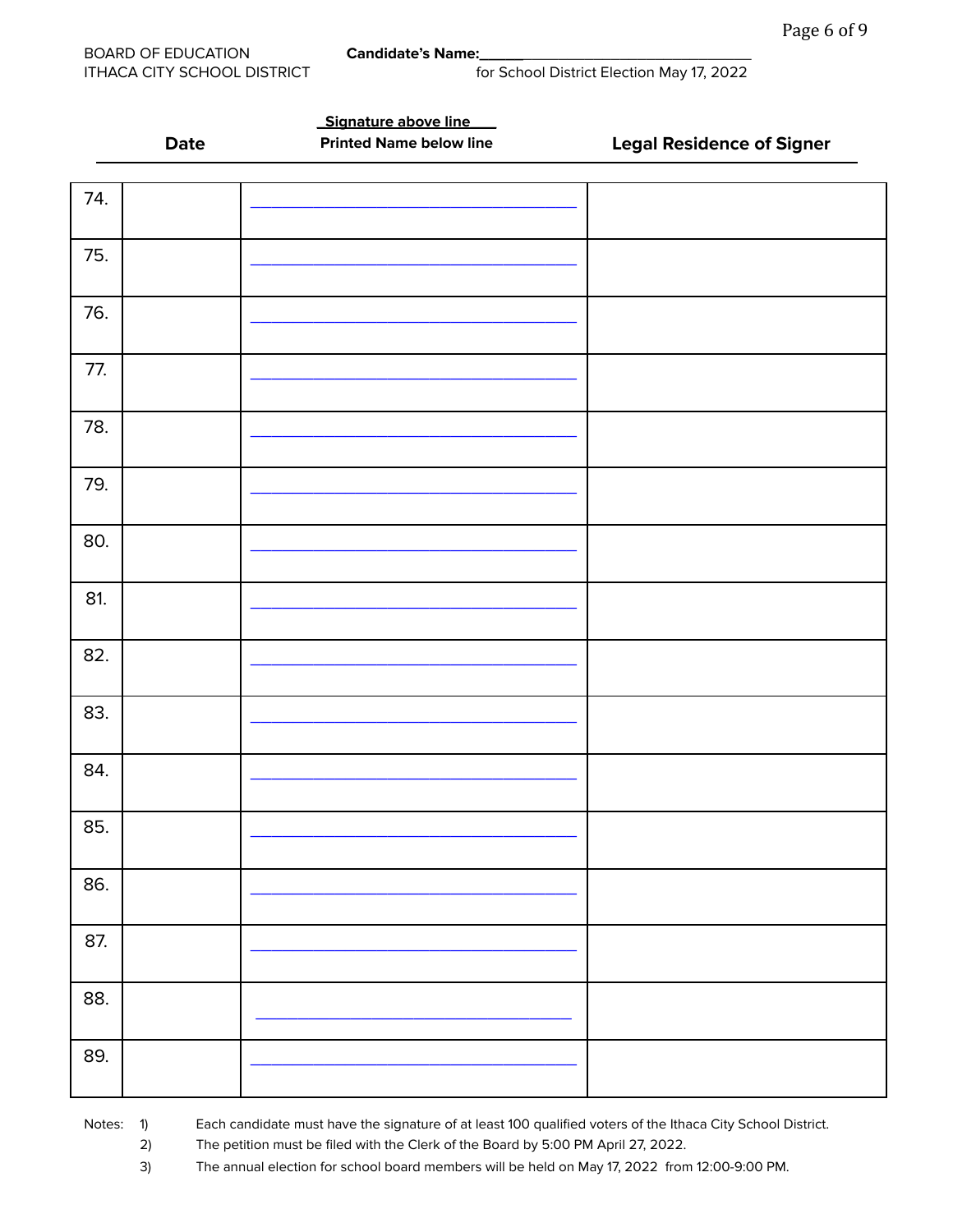|      | <b>Date</b> | Signature above line<br><b>Printed Name below line</b> | <b>Legal Residence of Signer</b> |
|------|-------------|--------------------------------------------------------|----------------------------------|
|      |             |                                                        |                                  |
| 90.  |             |                                                        |                                  |
| 91.  |             |                                                        |                                  |
| 92.  |             |                                                        |                                  |
| 93.  |             |                                                        |                                  |
| 94.  |             |                                                        |                                  |
| 95.  |             |                                                        |                                  |
| 96.  |             |                                                        |                                  |
| 97.  |             |                                                        |                                  |
| 98.  |             |                                                        |                                  |
| 99.  |             |                                                        |                                  |
| 100. |             |                                                        |                                  |
| 101. |             |                                                        |                                  |
| 102. |             |                                                        |                                  |
| 103. |             |                                                        |                                  |
| 104. |             |                                                        |                                  |
| 105. |             |                                                        |                                  |

Notes: 1) Each candidate must have the signature of at least 100 qualified voters of the Ithaca City School District.

2) The petition must be filed with the Clerk of the Board by 5:00 PM April 27, 2022.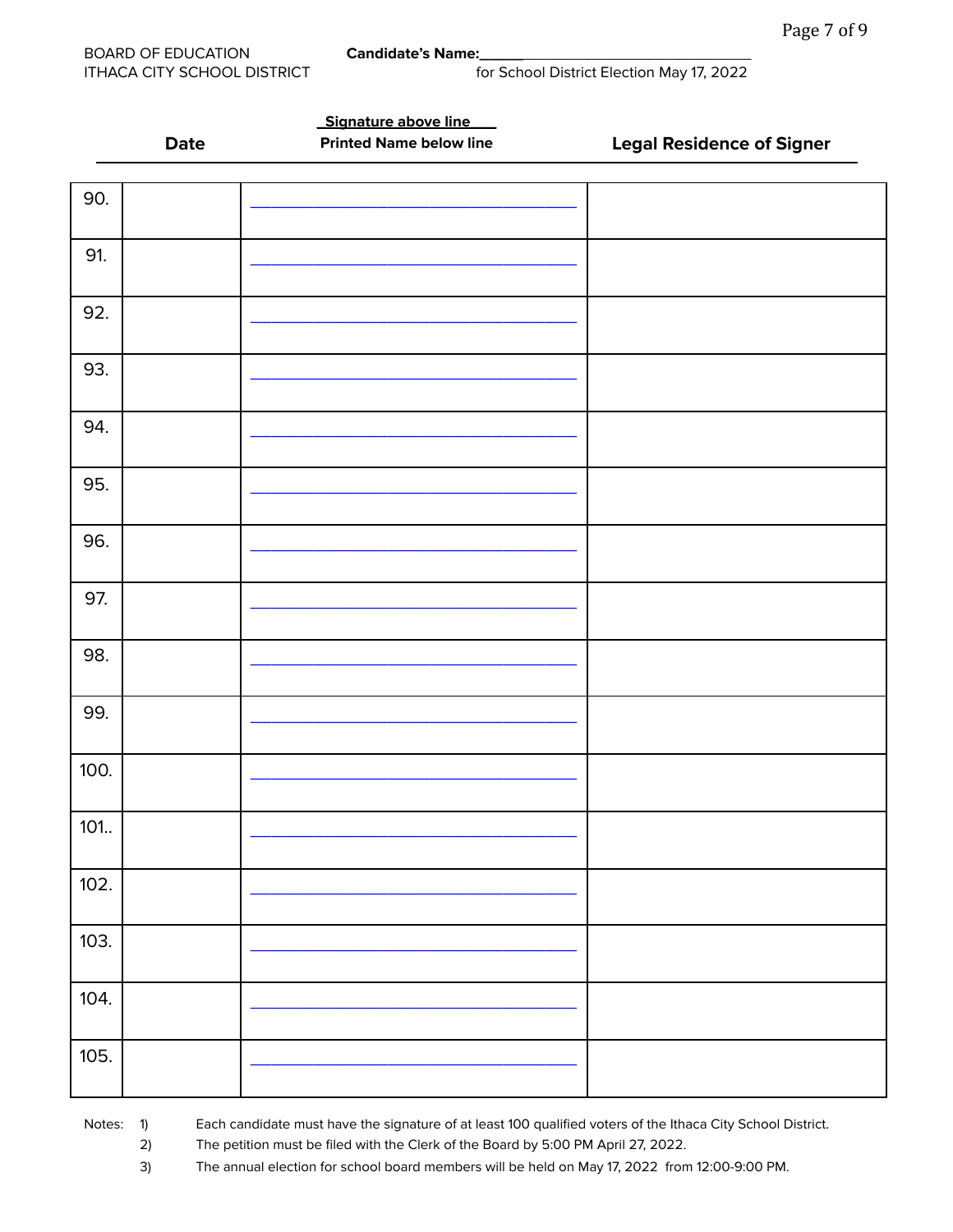**\_Signature above line\_\_\_**

ITHACA CITY SCHOOL DISTRICT for School District Election May 17, 2022

|       | <b>Date</b> | <b>Printed Name below line</b> | <b>Legal Residence of Signer</b> |
|-------|-------------|--------------------------------|----------------------------------|
| 106.  |             |                                |                                  |
| 107.  |             |                                |                                  |
| 108.  |             |                                |                                  |
| 109.  |             |                                |                                  |
| 110.  |             |                                |                                  |
| 111.  |             |                                |                                  |
| 112.  |             |                                |                                  |
| 113.  |             |                                |                                  |
| 114.  |             |                                |                                  |
| 115.  |             |                                |                                  |
| 116.  |             |                                |                                  |
| 117.  |             |                                |                                  |
| 118.  |             |                                |                                  |
| 119.  |             |                                |                                  |
| $120$ |             |                                |                                  |
| 121.  |             |                                |                                  |

Notes: 1) Each candidate must have the signature of at least 100 qualified voters of the Ithaca City School District.

2) The petition must be filed with the Clerk of the Board by 5:00 PM April 27, 2022.